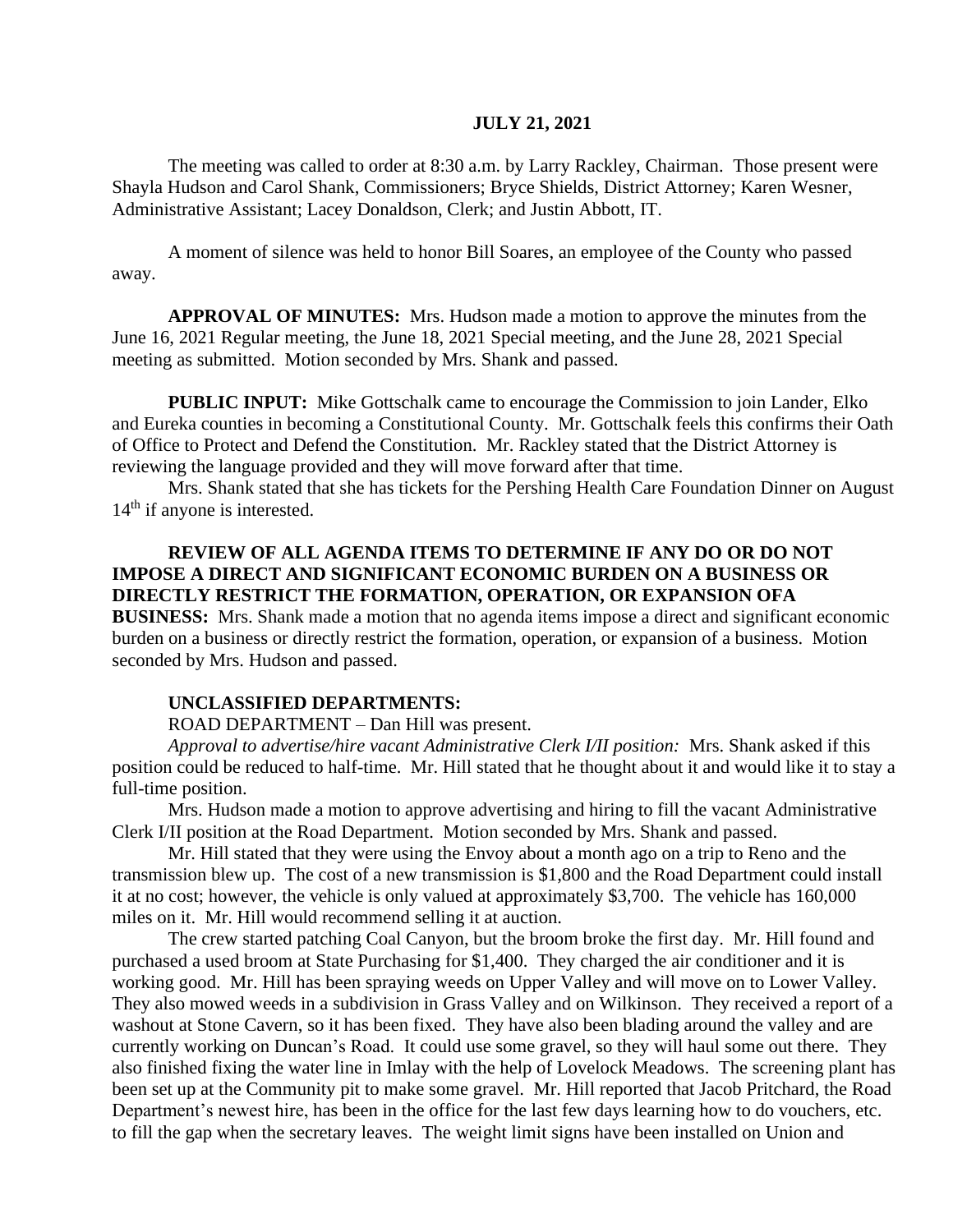Holmstrom. Willow Creek also washed out, so Mr. Monroe is up there fixing it today. The mining company that is working out there ae helping with the repairs. Mr. Hill stated that the new Landfill employee is also helping patch.

LANDFILL & RECYCLING – Dan Hill was present.

Mr. Hill reported that the new hire seems to be a "go-getter" and is working out well. The Road Department cleaned up the Imlay and Grass Valley transfer sites.

*Salary Resolution, C. Howell:* Mrs. Shank made a motion to approve the hiring of Colby Howell at an Advanced Step, Range 24, Step 7, effective July 12, 2021. Motion seconded by Mrs. Hudson and passed.

BUILDINGS AND GROUNDS – John Handka was present.

Mr. Handka stated that they have been working on weeds and sprinklers. The frost-free line at the ball field has been repaired again. He also put some night lights between the concession stand and the storage units and will be adding some more lights to the concession stand as well. The bullet resistant windows are being installed in the Justice Court office today.

GRASS VALLEY FIRE – Sean Burke spoke via Zoom.

Mr. Burke reported that things are going well. Their call volume is up with mostly medical calls and a few fires, some being mutual aid calls. The Department currently has 17 members and they are about 2/3 through the Fire Fighter I program. Mr. Burke spoke about the Department's brush truck being permanently out of service. He hopes the Board can identify funding to replace it. Mrs. Hudson asked about State Purchasing. They do not have anything available.

EMERGENCY MANAGEMENT/LEPC – Sean Burke spoke via Zoom.

Mr. Burke stated there was a LEPC meeting on July  $14<sup>th</sup>$ . They will be holding an active shooter drill on Friday, August 13<sup>th</sup>. All the grants are on track. Mr. Burke also reported that they paid out about \$26,000 in supplemental funds from the COVID Vaccination grant. There is still about \$26,000 left for the next fiscal year, but spending it will depend on further vaccination efforts, which have currently stalled.

GRASS VALLEY ADVISORY BOARD – Sean Burke spoke via Zoom.

The Advisory Board will be meeting next Monday, July 26<sup>th</sup>. The Grange has resumed their meetings at the Community Center. The Boy Scout Troop has also expressed interest in holding their meetings there. Mr. Burke stated that the dead trees outside the Community Center still need to be removed.

IMLAY FIRE DEPARTMENT – Mr. Rackley attended their annual street dance this past Saturday. He also delivered two new AEDs (Automated External Defibrillators).

SAFETY/CHN/CEMETERY – Ms. Haas submitted a written report.

IT DEPARTMENT – Justin Abbott was present.

Mr. Abbott reported that he is currently working on the annual renewals and also the phone system and network connectivity projects. He is working on a network assessment with CISA (Cybersecurity and Infrastructure Security Agency) through the Secretary of State's office. Mr. Abbott stated that he has seen a significant increase in support requests. The remote monitoring system is back online.

Mrs. Hudson asked where we were at with the phone system. Mr. Abbott stated that the equipment has started arriving at FCC and they are looking at starting to deploy the equipment the first two weeks of August. He is also looking at a date toward the end of August to switch over from AT&T to Star2Star. He will be working with FCC tomorrow to go over the programming requirements.

Mrs. Lusby-Angvick asked how this network project ties into the broadband project with ATP Solutions. Mr. Abbott stated that we do not have a contract for internet service, so it can be switched at any time. Mrs. Lusby-Angvick is also concerned that Mr. Abbott is not communicating with ATP and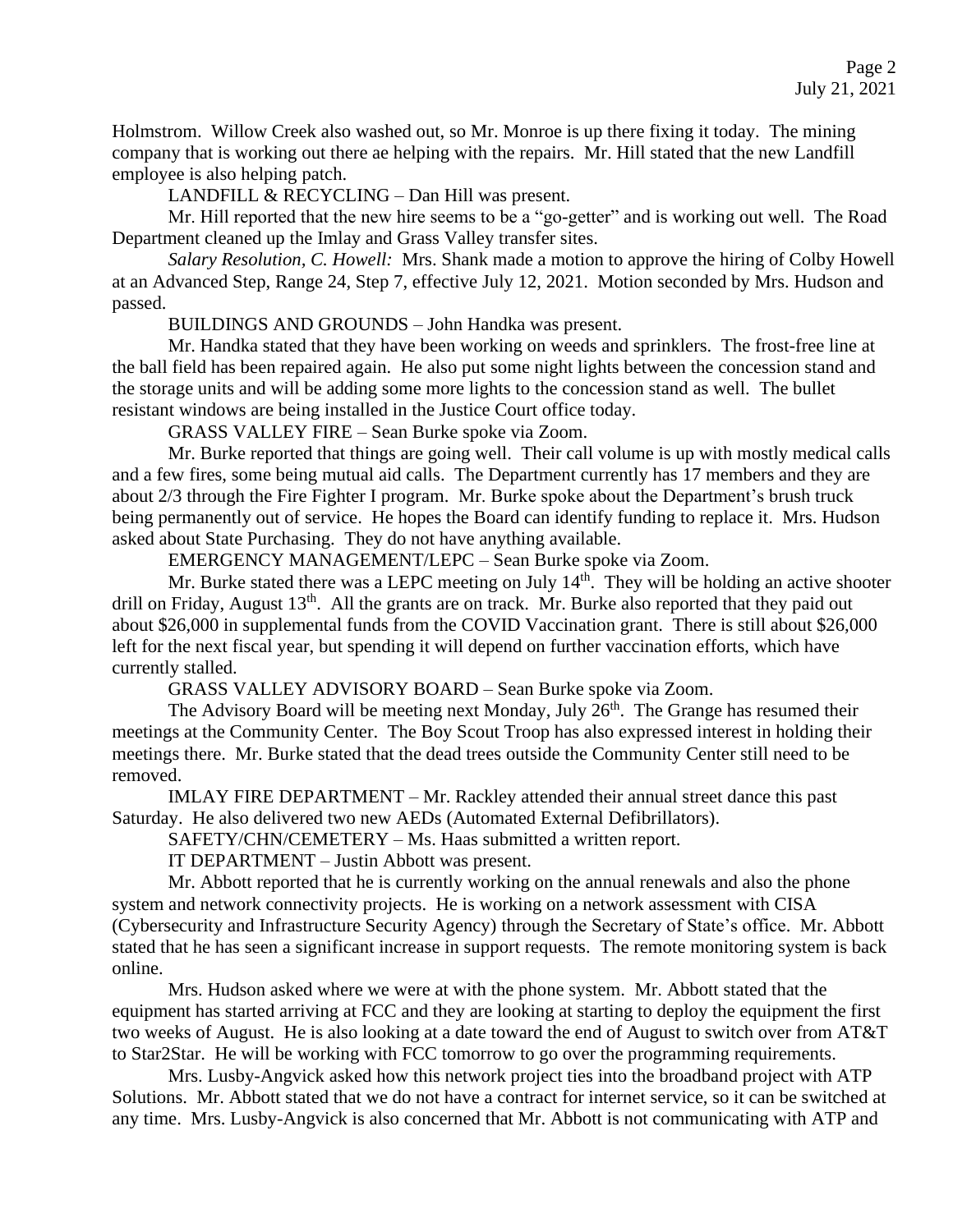that the new network connectivity project will not interface with broadband. Mr. Abbott has been communicating with Danny Bax at ATP, but he has to move forward with upgrades to the County network. He also stated that the phone system does not care what internet provider we use, but it has to be faster than what we currently have.

ECONOMIC DEVELOPMENT – Heidi Lusby-Angvick was present.

Mrs. Lusby-Angvick reported that WNDD (Western Nevada Development District) had their regular meeting earlier this month and voted unanimously to do Broadband mapping for the region. They will come make a presentation to the Commission at a later date and will be requesting \$2,850. Mrs. Lusby-Angvick stated that there will be lots of federal funding available for Broadband, but we aren't ready. OSIT (Office of Science, Innovation & Technology) will be here on August 3<sup>rd</sup> at City Hall if anyone is available.

Mrs. Lusby-Angvick also reported that there will be a Job Fair at the Community Center next Saturday from 4-6 p.m. She has a commitment from a handful of businesses, including Manpower and the Hospital, but will do some more outreach.

Mrs. Lusby-Angvick attended a Nevada News Business Weekly meeting last Thursday. Presentations were given about construction and housing. Materials and supplies are still very hard to get, as well as employees. In regard to Pershing County, would we have more workers if we had housing available?

*Rental Agreement for PCEDA office at Lovelock City Hall:* Mrs. Hudson made a motion to approve the rental agreement for the Pershing County Economic Development Authority office at City Hall as presented. Motion seconded by Mrs. Shank and passed.

*Approval of Nevada 95-80 Regional Development Authority Cooperation Interlocal Agreement:* Mrs. Lusby-Angvick stated that the agreement is not available as of yet and asked if this could be moved to the next agenda.

*Brownfields Update:* Mrs. Lusby-Angvick stated that this has been a fun project to work on. They are scheduling the last of the free workshops in September. To date, they have done 28 Phase Is, 18 Phase IIs, and 16 Re-use Plans. The next meeting will be in person on August  $25<sup>th</sup>$ . The next grant funding opportunity will be released in October.

Mr. Rackley asked if there was an update about the data center or the solar projects. Mrs. Lusby-Angvick stated that she didn't have anything to report in an open meeting, but would be willing to speak to him after the meeting.

**SEVEN TROUGHS DISTILLERY, REPRESENTATIVES TO DISCUSS SHORT TERM LEASE AGREEMENT FOR THE WINDMILL PROPERTY, APN 001-131-07 AND 001-131-02, 925 CORNELL AND 950 DARTMOUTH AVENUES, LOVELOCK, NEVADA:** Mr. Shields stated that Tom Adams was supposed to appear before the Board today, but is no longer available. He will be submitting a written offer for the next meeting.

Mr. Shields also spoke about Broadband. He asked what the cost is and how we are planning to pay for it. Mrs. Lusby-Angvick didn't have any cost estimates. Mr. Abbott thought AT&T's estimate for our 4 buildings was around \$40,000. The estimate to build out fiber was in the millions. Mrs. Lusby-Angvick doesn't feel the constructions costs will be what have been estimated because the fiber is closer than originally thought.

## **ELECTED DEPARTMENTS:**

LACEY DONALDSON, CLERK-TREASURER – Mrs. Donaldson informed that Board that when she was proofing the tax bills prior to them being printed, she found an error with one of the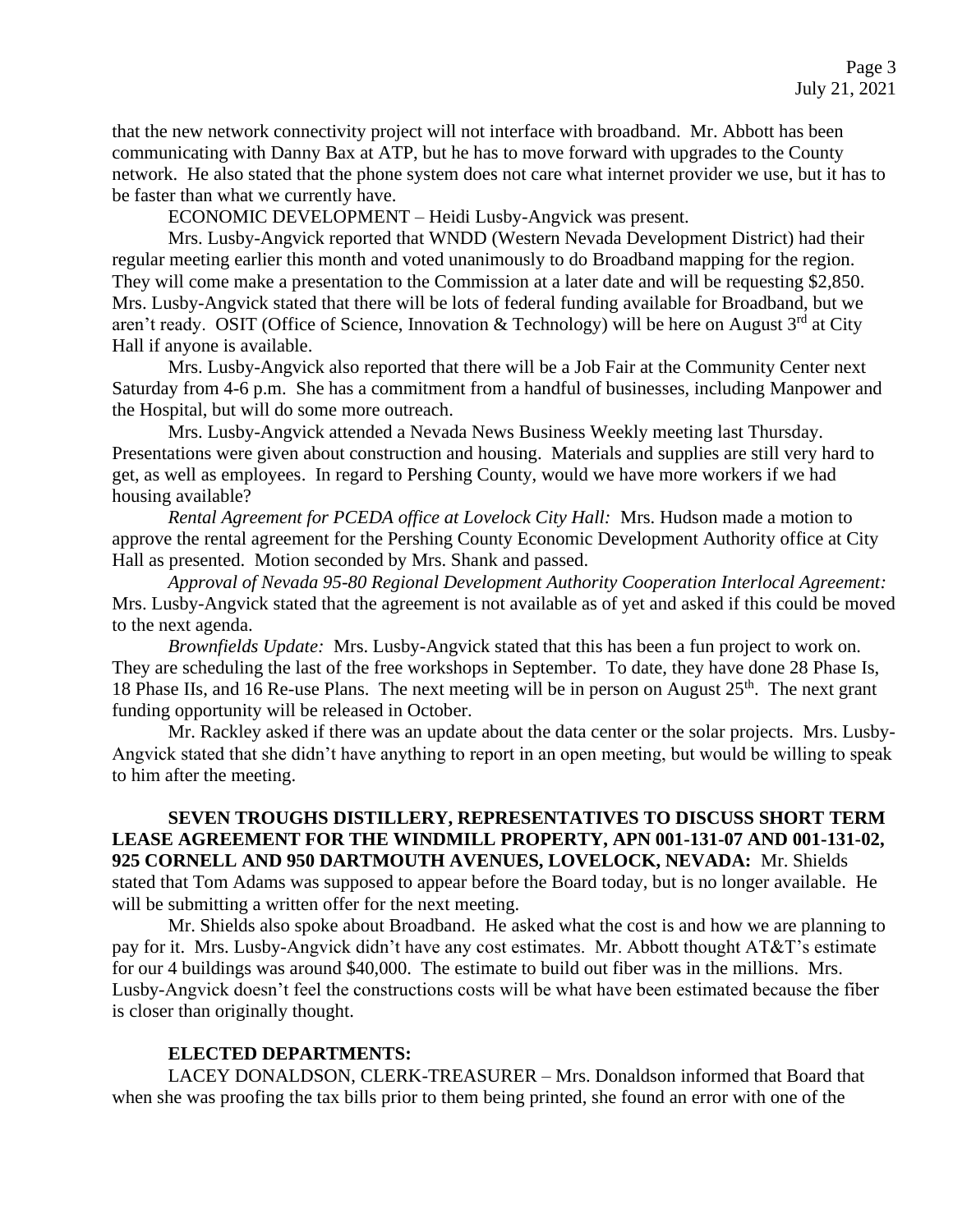Special Assessments. Devnet came back out on July  $12<sup>th</sup>$  to fix the Assessment and re-run Tax Calculation. The bills have been proofed again and should be in the mail now.

*Approval of corrections/changes to the Tax Roll:* No corrections were submitted.

BRYCE SHIELDS, DISTRICT ATTORNEY – *Salary Resolution, B. Allen:* Mrs. Hudson made a motion to approve the Salary Resolution for Brailen Allen, moving her from an Administrative Clerk II, Range 26, Step 3 to a Child Support Case Worker I, Range 31, Step 1, effective July 1, 2021. Motion seconded by Mrs. Shank and passed.

LAUREEN BASSO-CERINI, ASSESSOR – Ms. Basso-Cerini was present via Zoom.

*Amended Contract with Eagleview for Pictometry flights to be paid from the Assessor's Technology Fund Account #001-014-53932-000:* Mrs. Hudson made a motion to approve the amended contract with Eagleview for Pictometry flights, to be paid from the Assessor's Technology Fund. Motion seconded by Mrs. Shank and passed.

**DERBY FIELD AIRPORT:** Mr. Rackley reported that he was out there Monday with the fence contractor and the gate technician. Hopefully the changes fix the issue. He also received the NDOT (Nevada Department of Transportation) Aviation Inspection Report. There are a couple improvements that need to be made. Mr. Rackley spoke about the 8" water line proposed project. He spoke with Farr West and they had done a design in the past and he asked them to look at it again. Mr. Rackley also spoke about an incident that occurred the weekend before last, where a plane flew in and blew a tire. The pilot picked up the pieces and left the plane on the taxi-way. It stayed there until the repairs could be made and has since been moved.

**BOARD APPOINTMENTS:** Letters were received from Eric Blondheim asking to be reappointed to the Wildlife Advisory Board, Doris Bridges for the Recreation Board, and Tori Apperson for the Grass Valley Advisory Board.

Mrs. Shank made a motion to reappoint Mr. Blondheim to the Wildlife Advisory Board and Mrs. Bridges to the Recreation Board. Motion seconded by Mrs. Hudson and passed.

The Commission is still waiting for a response from Paul Schlehr before making an appointment to the Grass Valley Advisory Board.

**CARES FUNDING:** UPDATE/APPROVAL OF EXPENDITURES; UPDATE FROM EMERGENCY MANAGEMENT RELATING TO COVID-19; LIST OF PROPOSED PROJECTS; PRIORITIZING AND CHANGING/AMENDING THE PROJECTS FOR ALLOCATION OF THE COVID-19 AMERICAN RESCUE PLAN FUNDING FOR PERSHING COUNTY IN THE AMOUNT OF \$1,306,252.00 – It was noted that NACO (National Association of County Officials) is holding another workshop on August  $6<sup>th</sup>$ .

**NEVADA RURAL HOUSING AUTHORITY:** APPROVAL TO TRANSFER THE COUNTY'S 2021 PRIVATE ACTIVITY BOND CAP (PABC) TO NEVADA RURAL HOUSING AUTHORITY (NRHA); APPROVAL OF RESOLUTION PROVIDING FOR THE TRANSFER OF THE COUNTY'S 2021 PRIVATE ACTIVITY BOND VOLUME CAP – Diane Arviso was present from Rural Housing.

Ms. Arviso gave an overview of the programs offered by Rural Housing and what the Private Activity Bond Cap is used for.

Mrs. Shank made a motion to adopt Resolution #21-0713, approving the transfer of Pershing County's Private Activity Bond Cap to Nevada Rural Housing Authority in the amount of \$270,937.05. Motion seconded by Mrs. Hudson and passed unanimously.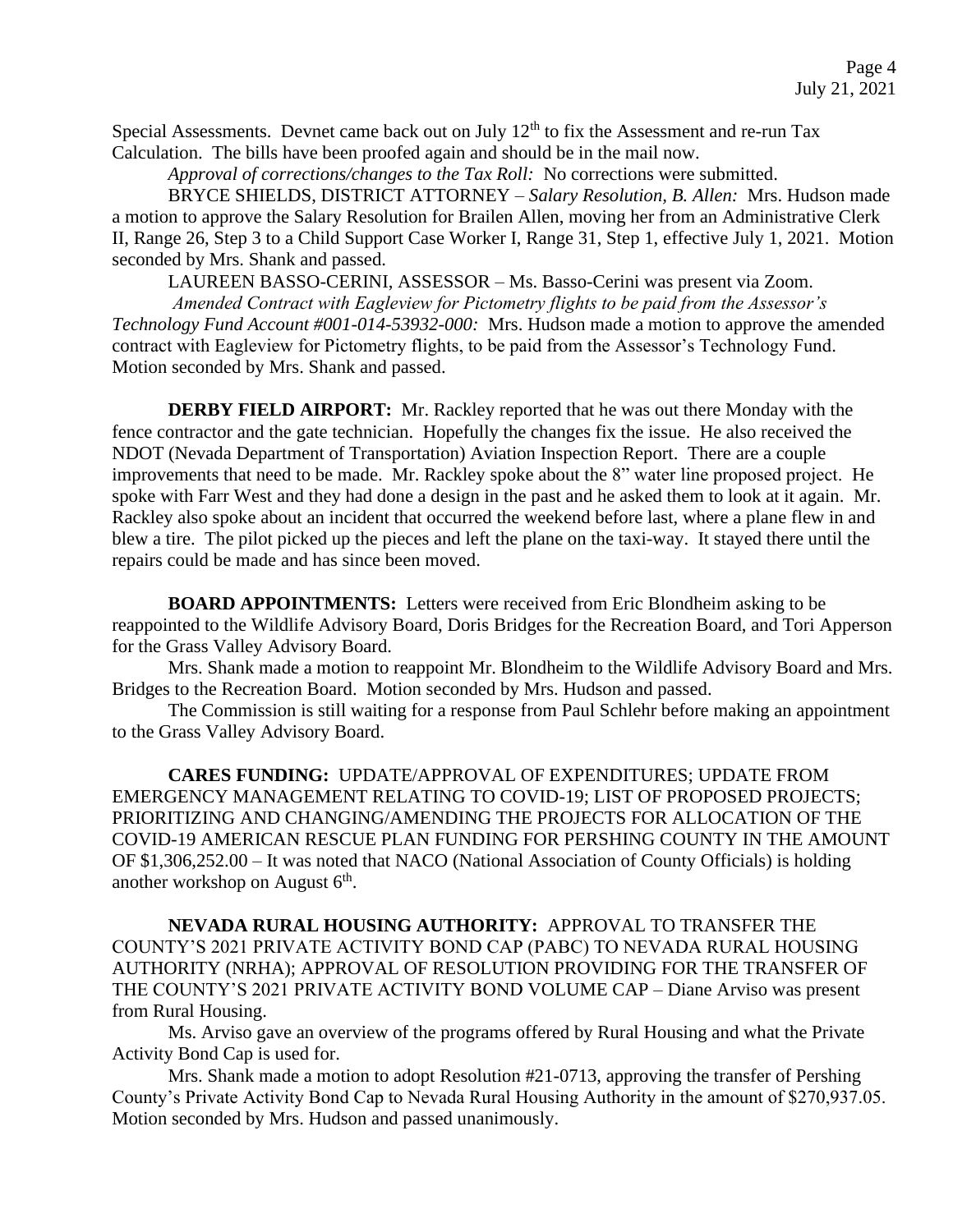The meeting recessed at 10:08 a.m. for a Litigation meeting and reconvened at 10:32 a.m.

**REPORT FROM LEGAL COUNSEL:** No report.

**REPORT FROM ADMINISTRATIVE ASSISTANT/HR REP:** APPROVAL OF CDBG (COMMUNITY DEVELOPMENT BLOCK GRANT) GRANT AGREEMENT (CRV20/PF/34 – COVID ROUND 2 FUNDING) FOR SENIOR CENTER HVAC SYSTEM UPGRADE IN THE AMOUNT OF \$39,774.00 – Mrs. Shank made a motion to approve the CDBG Grant Agreement for the Senior Center HVAC System upgrade in the amount of \$39,774.00. Motion seconded by Mrs. Hudson and passed.

**ITEMS FOR FUTURE AGENDAS:** Mrs. Shank asked if a new Resolution needed to be put on the agenda for the increase to the Landfill Assessment. Mr. Shields will speak with Ms. Basso-Cerini.

DISCUSSION REGARDING SETTING WORKSHOPS TO DISCUSS VARIOUS MATTERS RELATED TO COUNTY PLANNING AND WHAT TOPICS WILL BE DISCUSSED – Mrs. Shank suggested workshops to discuss Broadband and Technology; and the proposal on Emergency Services. She also stated that she would be fine with an item on a regular agenda in lieu of a workshop.

**REQUEST TO SEND A LETTER TO MIKE FUESS AT NEVADA DEPARTMENT OF TRANSPORTATION (NDOT) AND WILL BARTER ASKING THAT THE CEMENT BARRIERS ON THE BRIDGE GOING TOWARDS THE RODEO GROUNDS (AIRPORT ROAD) BE PAINTED AND OTHER ROAD MAINTENANCE CONCERNS SUCH AS PUNCTURE VINE ERADICATION; FOLLOW-UP CORRESPONDENE TO NDOT CONCERNING STATUS OF THE G-29 BRIDGE AND ANTICIPATED REPLACEMENT DATE:** Mrs. Shank made a motion to send a letter to Mike Fuess and Will Barter at the Nevada Department of Transportation asking that the cement barriers on the bridge going towards the Rodeo Grounds on Airport Road be painted and also informing them of other road maintenance concerns as necessary, including the G-29 Bridge replacement. Motion seconded by Mrs. Hudson and passed.

**CORRESPONDENCE:** There was no additional correspondence.

The meeting recessed at 10:45 a.m. to attend a dedication of the Memorial Tree for Randy Mancebo in the Courthouse Park. The meeting reconvened at 11:14 a.m.

**MATTERS OF THE BOARD FOR DISCUSSION, BOARD MEMBER REPORTS, BOARD LIAISON REPORTS:** Mrs. Hudson stated that she has a meeting with Rob Rule regarding the proposed Naval Expansion. She would like Mr. Shields to attend as well. Mrs. Hudson stated that she has not had a chance to meet with the new Community Center Coordinator.

Mr. Rackley is spending a lot of time at the Senior Center.

Mrs. Shank did not have anything to report.

**PUBLIC INPUT:** There was no public comment at this time.

**APPROVAL OF VOUCHERS:** Mrs. Hudson made a motion to approve the vouchers with the exception of a voucher for Vendor # 521, BSL Electric. Motion seconded by Mrs. Shank and passed.